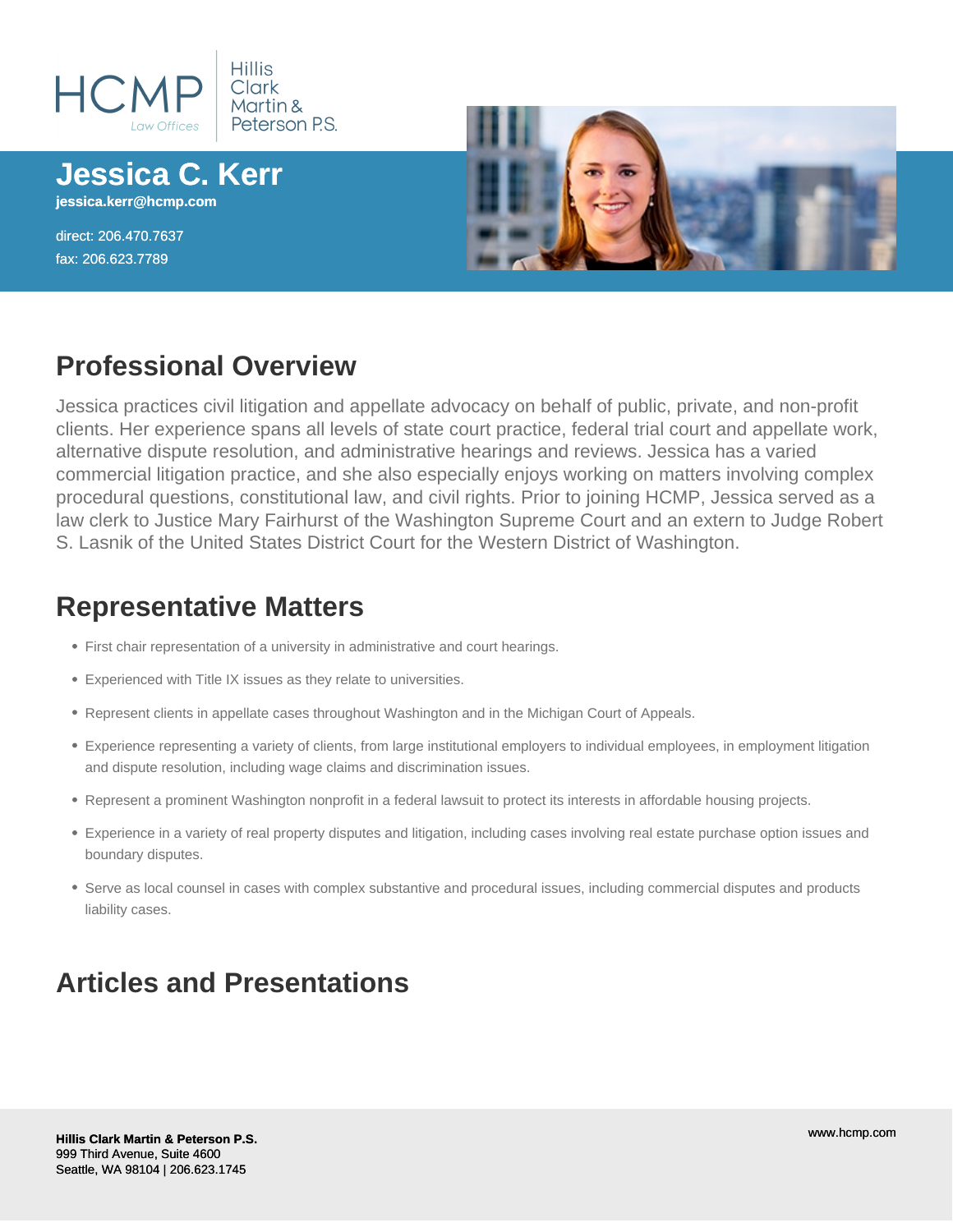

Author, "Racial Impact Statements: Considering the Consequences of Racial Disproportionalities in the Criminal Justice System," 89 Wash. L. Review 1425, 2014

## **Professional and Civic Involvement**

ATIXA

Member, 2020

- Washington Women Lawyers State Board of Directors President-Elect, 2019 - Present Secretary, 2018 - 2019 Public Service Vice President, 2017 - 2018
- Seattle Clemency Project Pro Bono Counsel
- Thomas Tang Moot Court Team, University of Washington School of Law Coach
- Volunteer Professional Mentor, University of Washington School of Law
- Washington State Bar Association
- King County Bar Association
- Federal Bar Association, Western District of Washington

### **Honors / Awards / Prior Experience**

Repeatedly recognized as a Rising Star by Washington Super Lawyers, most recently in 2021. Clerk for Justice Mary Fairhurst, Washington Supreme Court Extern for Judge Robert S. Lasnik, U.S. District Court University of Washington Law

- Order of the Barristers
- Order of the Coif
- CALI Award (top grade) Torts; Legal Analysis, Research, & Writing; Civil Procedure II; Natural Resources Law; Administrative Law
- Washington Law Review, Chief Notes and Comments Editor
- Moot Court Honor Board